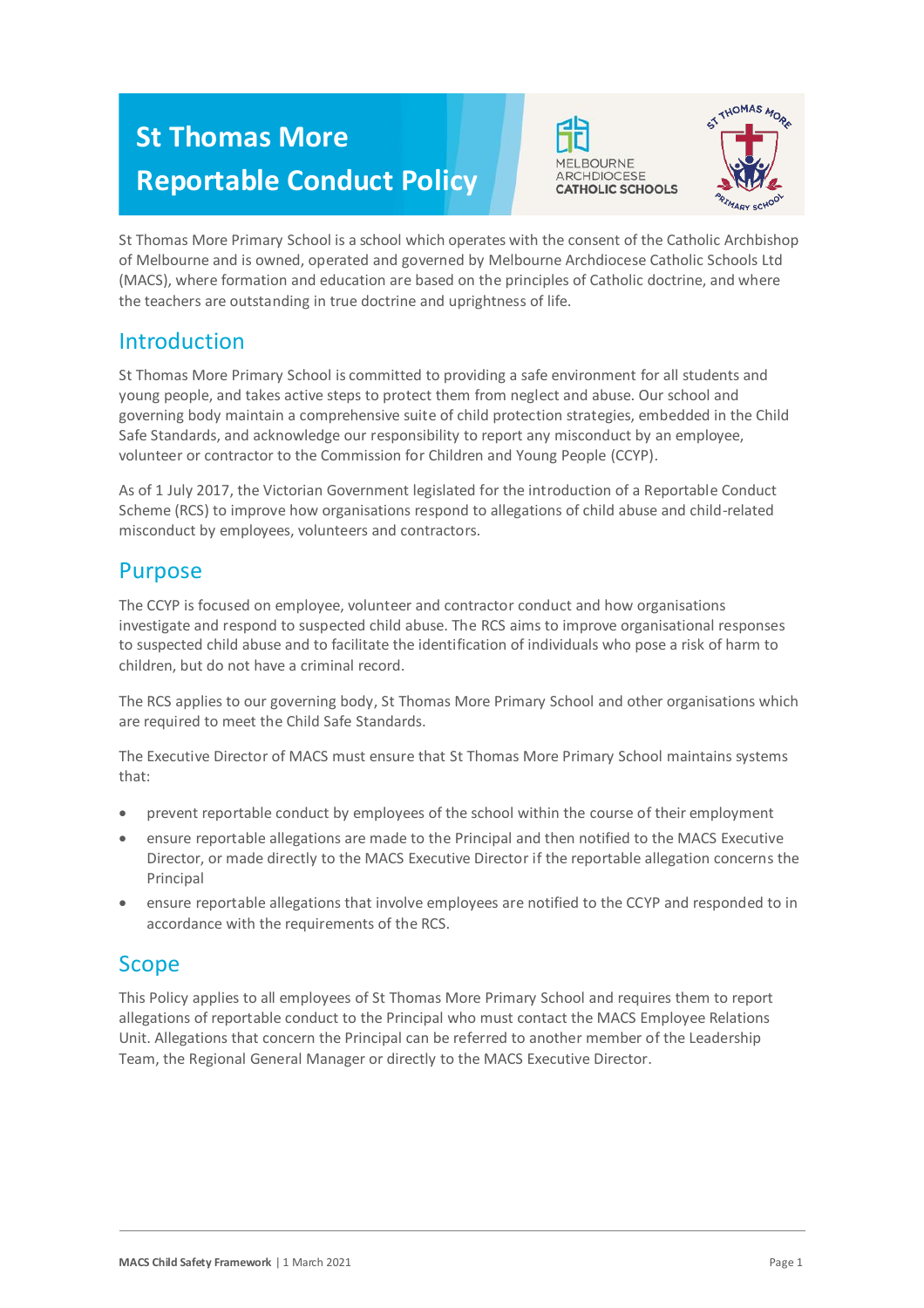## Reportable conduct of St Thomas More Primary School staff, volunteers and others

## **Who is an employee?**

For the purposes of the *Child Wellbeing and Safety Act 2005* (Vic.), 'employee' is defined as a person aged 18 years or over who is either:

- employed by the school whether or not that person is employed in connection with any work or activities of the school that relate to children
- engaged by the school to provide services, including as a volunteer, contractor, office holder or officer, whether or not the person provides services to children.

## **Key definitions**

**Child:** Any person who is under the age of 18 years.

**Mandatory reporting** is a term used to describe the legislative requirement imposed on selected classes of people to report suspected cases of child abuse and neglect to government authorities. Where a mandated reporter 'forms a belief on reasonable grounds' that a student or young person is in need of protection from physical injury or sexual abuse, they are to report their concerns to the Department of Health and Human Services (DHHS) Child Protection.

**Reportable allegation** means any information that leads a person to form a reasonable belief that an employee has committed either:

- reportable conduct
- misconduct that may involve reportable conduct

whether or not the conduct or misconduct is alleged to have occurred within the course of the person's employment.

#### **Reportable conduct** means:

- a sexual offence committed against, with or in the presence of a child, whether or not a criminal proceeding in relation to the offence has been commenced or concluded
- sexual misconduct committed against, with or in the presence of a child
- physical violence committed against, with or in the presence of a child
- any behaviour that causes significant emotional or psychological harm to a child
- significant neglect of a child.

**School environment:** Any physical or virtual place made available or authorised by the school for use by a child during or outside school hours, including:

- a campus of the school
- online school environments, including email and intranet systems
- other locations provided by the school for a child's use including school camps, sporting events, excursions, competitions, or school community and other events.

**School staff** means an individual working in the school environment who is:

- directly engaged or employed by the school governing authority
- a volunteer or a contracted service provider (whether or not a body corporate or any other person is an intermediary)
- a minister of religion.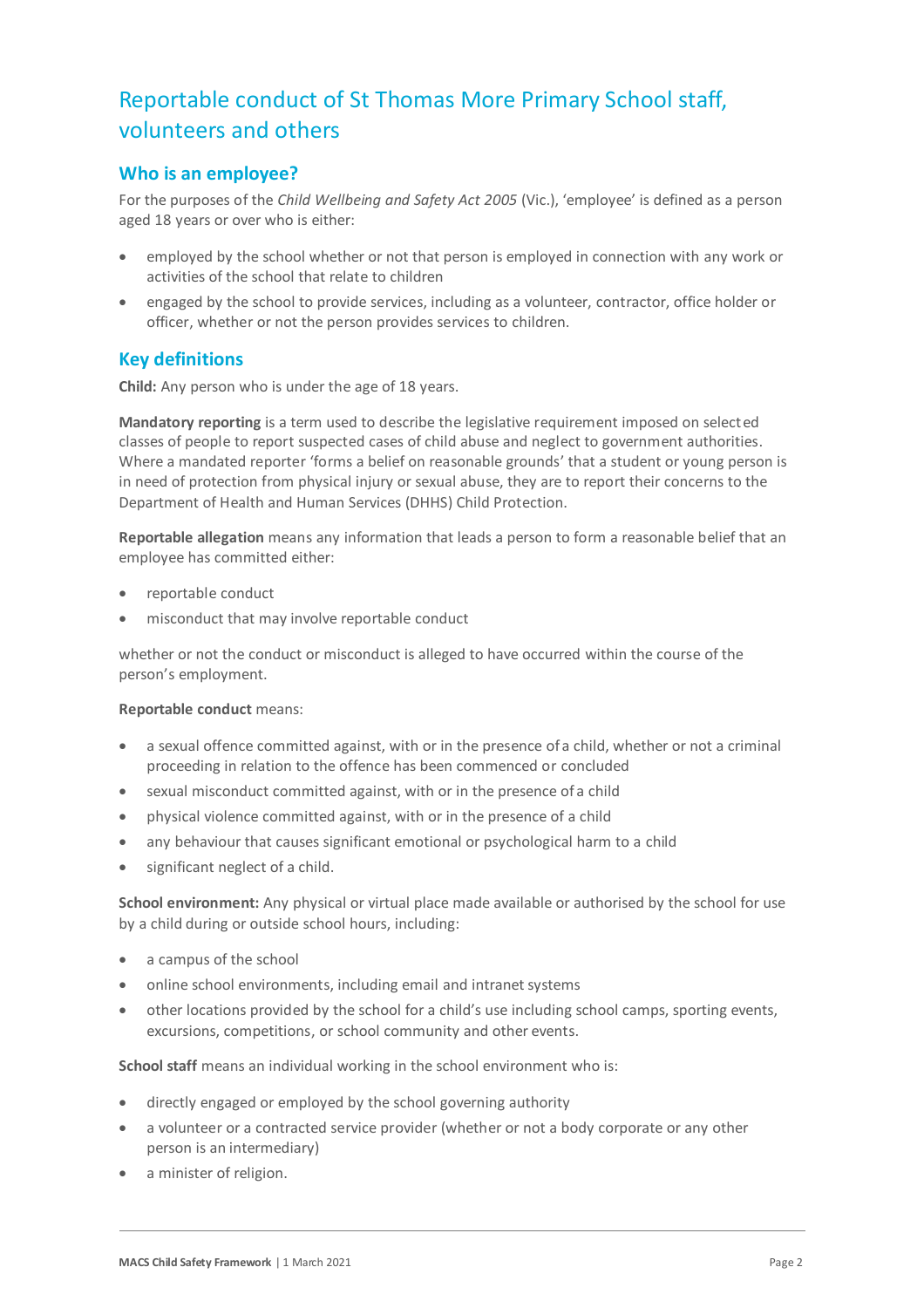## Implementation

The school will ensure the reporting of any reportable allegation made against an employee to the MACS Employee Relations Unit.

A 'reportable allegation' is made where a person makes an allegation, based on a reasonable belief, that an employee, volunteer or contractor has committed conduct that *may* involve reportable conduct. This includes where a reportable allegation is made against the school Principal.

*Note: A 'reasonable belief' is more than suspicion. There must be some objective basis for the belief. However, it is not the same as having proof and does not require certainty.*

*For example, a person is likely to have a reasonable belief if they:*

- *observed the conduct themselves*
- *heard directly from a child that the conduct occurred*
- *received information from another credible source (including another person who witnessed the reportable conduct or misconduct).*

St Thomas More Primary School's Principal, a member of the Leadership Team, the Regional General Manager or the MACS Executive Director does not need to agree with or share the belief that the alleged conduct has occurred. The RCS is an allegations-based scheme. This means that the threshold for notifying the CCYP is low. All allegations must be referred to the Employee Relations Unit for advice.

The MACS Employee Relations Unit (or a delegate of the MACS Executive Director) on behalf of the Executive Director in consultation with the school Principal or, where there is an allegation against a Principal, member of the Leadership Team or Regional General Manager will then:

- submit a notification to the CCYP within three days of the MACS Executive Director becoming aware of the reportable allegation
- meet the milestones and reporting requirements to the CCYP under the RCS.

#### **Reportable conduct includes:**

| <b>Sexual</b>                                                                                                                                                                                                                | <b>Sexual</b>                                                                                                                                                                                           | <b>Physical</b>                                                                                                                                                         | <b>Psychological or</b>                                                                                                                                                                                          | <b>Significant</b>                                                                                                                                                                      |
|------------------------------------------------------------------------------------------------------------------------------------------------------------------------------------------------------------------------------|---------------------------------------------------------------------------------------------------------------------------------------------------------------------------------------------------------|-------------------------------------------------------------------------------------------------------------------------------------------------------------------------|------------------------------------------------------------------------------------------------------------------------------------------------------------------------------------------------------------------|-----------------------------------------------------------------------------------------------------------------------------------------------------------------------------------------|
| <b>Abuse</b>                                                                                                                                                                                                                 | <b>Misconduct</b>                                                                                                                                                                                       | <b>Abuse</b>                                                                                                                                                            | <b>Emotional Harm</b>                                                                                                                                                                                            | <b>Neglect</b>                                                                                                                                                                          |
| • Rape or sexual<br>assault<br>• Sexual activity<br>with or in the<br>presence of a<br>child<br>• Grooming or<br>encouraging a<br>child to engage in<br>sexual activity<br>• Offences relating<br>to child abuse<br>material | • Behaviour, physical<br>contact, speech<br>or other<br>communication of<br>a sexual nature<br>• Physical contact<br>without valid<br>reason<br>• Crossing<br>professional<br>boundaries<br>• Voyeurism | Hitting, kicking,<br>punching<br>Pushing, shoving,<br>grabbing,<br>throwing, shaking<br>Use of an object<br>$\bullet$<br>Inappropriate<br>restraint,<br>excessive force | • Exposure to<br>violence or threats<br>of violence<br>• Anti-social<br>behavior<br>• Self-destructive<br>behavior<br>• Persistent hostility<br>or rejection<br>• Humiliation or<br>belittling<br>• Scapegoating | Deprived from the<br>following:<br>clothing or food<br>$\bullet$<br>medical attention<br>$\bullet$<br>or care<br>• shelter<br>supervision<br>$\bullet$<br>Access to drugs or<br>alcohol |

Any reportable allegation listed above will be immediately reported by the school Principal. An allegation against a school Principal should be referred to another member of the Leadership Team, the Regional General Manager or directly to the MACS Executive Director.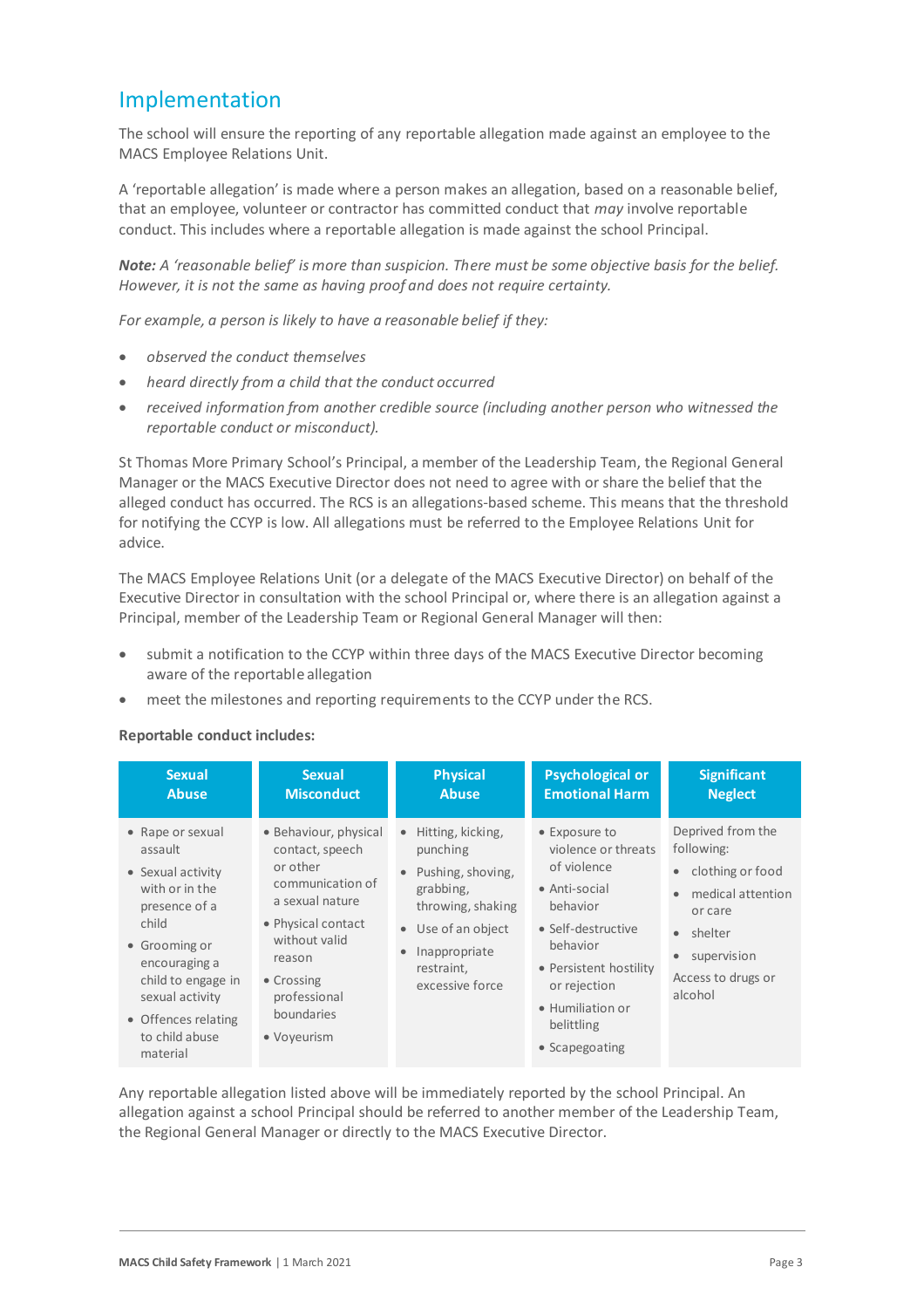It is important to note that existing mandatory reporting obligations have not changed. The school will report any allegation of abuse to the DHHS Child Protection.

If the alleged conduct is potentially criminal in nature, Victoria Police must also be notified as a first priority and any investigation by Victoria Police will take precedence.

Where the allegation falls under the mandatory reporting domain, the reporting to CCYP is in addition to reporting to Victoria Police and the DHHS.

## **Reportable conduct, mandatory reporting and reporting to the VIT**

Reportable conduct allegations as listed above are referred to the CCYP.

Any alleged conduct that is regarded to be of a criminal nature is to be dealt with as mandatory reporting and referred to Victoria Police and the DHHS as per the school's Child Protection – Reporting Obligations Policy.

If an employee against whom an allegation of reportable conduct is made is a registered teacher and the misconduct involves a charge, conviction or finding of guilt of a sexual offence, the school must notify the Victorian Institute of Teaching (VIT) immediately under conduct that is reportable to the VIT.

## **Responsibilities of the Principal**

*Note: Principals must comply with the PROTECT reporting obligations, which are in addition to the reporting requirements to the CCYP under the RCS.*

The MACS Executive Director is ultimately responsible for notification of any reportable allegation to the CCYP and for ensuring that a reportable allegation is investigated.

However, it is the responsibility of the school Principal (or for allegations against a Principal, the relevant leader) to ensure that all reportable allegations are referred to the MACS Employee Relations Unit as soon as they become aware of them, and to follow the advice and guidance of the MACS Employee Relations Unit (as authorised by the MACS Executive Director) to respond appropriately. This will usually include conducting an investigation or facilitating the conduct of an investigation.

*Note: St Thomas More Primary School staff members are not required to make a report directly to the CCYP; this is the responsibility of the MACS Employee Relations Unit (or other person authorised by the MACS Executive Director) on behalf of the MACS Executive Director. However, any person with a concern (including a staff member who wishes to remain anonymous, students, parents and/or other members of the community) may notify the CCYP directly of a reportable allegation via a community notification on the website.*

*In the event of a reportable allegation against the school Principal, this must be reported to another member of the Leadership Team, the Regional General Manager or directly to the MACS Executive Director.*

*School Principals (and other leaders as appropriate) must also facilitate any requests for information or documentation from MACS, Victoria Police or a regulator in the course of an investigation to ensure compliance with the RCS and the law.*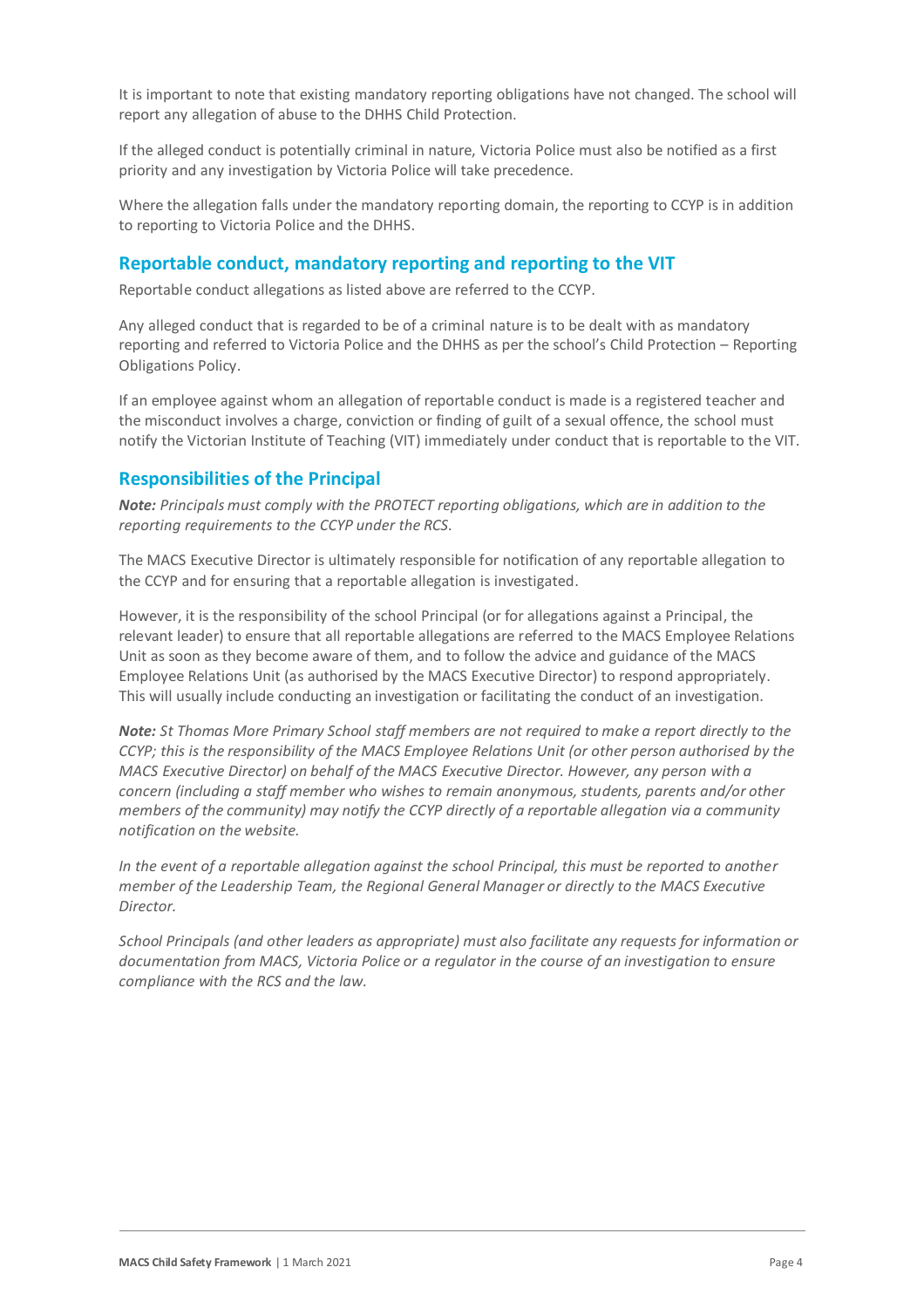## **Reporting to the CCYP**

Upon becoming aware of a reportable allegation against an employee, the Principal, member of the Leadership Team or Regional General Manger must contact the MACS Employee Relations Unit as soon as practicable in order to ensure that the following milestones and reporting requirements to the CCYP are met:

| <b>Within three</b>                                                                                                                                                                               | <b>Within 30</b>                                                                                                                                                                                                                                                                                                 | <b>Advice on</b>                                                                           | <b>Outcomes of</b>                                                                                                                                                    | <b>Additional</b>                                                                               |
|---------------------------------------------------------------------------------------------------------------------------------------------------------------------------------------------------|------------------------------------------------------------------------------------------------------------------------------------------------------------------------------------------------------------------------------------------------------------------------------------------------------------------|--------------------------------------------------------------------------------------------|-----------------------------------------------------------------------------------------------------------------------------------------------------------------------|-------------------------------------------------------------------------------------------------|
| business days                                                                                                                                                                                     | calendar days                                                                                                                                                                                                                                                                                                    | investigation                                                                              | investigation                                                                                                                                                         | documents                                                                                       |
| • School contact<br>details<br>• Name of the<br>employee,<br>volunteer or<br>contractor<br>• Their date of birth<br>• Initial advice on<br>the nature of the<br>allegation<br>• Any police report | • Details of the<br>investigation<br>• Details of the<br>school's response<br>• Details regarding<br>disciplinary or<br>other action<br>proposed<br>• Any written<br>response from the<br>employee,<br>volunteer or<br>contractor<br>regarding the<br>allegation,<br>proposed<br>disciplinary or<br>other action | As soon as is<br>practicable:<br>• name of the<br>investigator<br>their contact<br>details | • Copies of the<br>investigation<br>findings<br>• Details regarding<br>disciplinary or<br>other action<br>proposed<br>• Reasons for taking<br>or not taking<br>action | Promptly<br>$\bullet$<br>providing any<br>further<br>information to<br>the CCYP as<br>requested |

## **Investigating reportable allegations**

St Thomas More Primary School will ensure procedural fairness throughout the entire investigation process.

*Note: It is anticipated that any investigations will be undertaken by the school Principal (or another school leader) unless it is deemed appropriate by the Principal, the Regional General Manager (in the case of an allegation against a Principal) or the MACS Executive Director for a suitably qualified, third party engaged in consultation with MACS' Employee Relations Unit to be appointed.*

The school Principal will ensure that for current employees the process set out in clause 13 of the *Victorian Catholic Education Multi-Enterprise Agreement 2018* (VCEMEA 2018) is followed. Further, that all other relevant MACS and school-based policies and procedures (including Codes of Conduct, processes for managing and investigating complaints, misconduct, discipline, grievances, dispute resolution, and employee welfare and support), as well as any CCYP and other regulatory guidance, are considered to guide the investigation.

For an allegation against a current employee, this means that the Principal will follow the clause 13 process set out in the VCEMEA 2018 and follow the advice and guidance of the Employee Relations Unit.

In all cases, before any findings are made or disciplinary action is taken, the subject of an allegation will be:

- notified of any adverse information that is credible, relevant and significant
- given a reasonable opportunity to respond to that information.